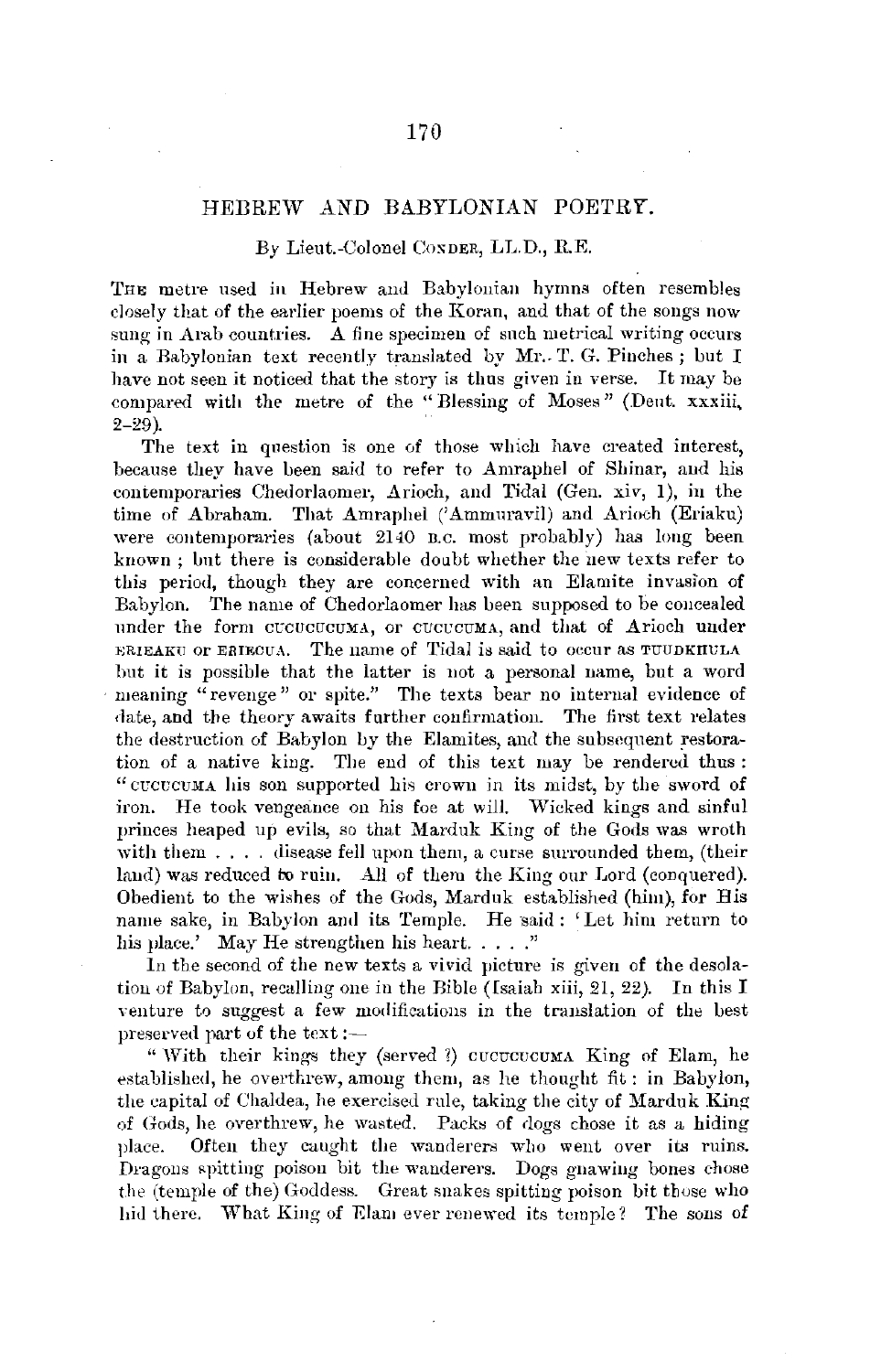$_{\rm{Rahylon}}$  did so for their (own) king. It was their work..... So I, a  $\overline{k}$ ing, a king's son, and son of a king's daughter, have sat on the royal  $t$ hrone. It was (Batmakhanna ?) son of Eriecua, who spoiled. . . . . What king was there in ancient times, being proclaimed Lord of BabJlon, who did not establish, in the months Cisleu, and Tammuz, in  $Bab$ vlon.  $\ldots$  ."

Yet another text from Constantinople has been thought to refer to Chedorlaomer (spelt KUTURLAAKEIGAMAR) ; but these signs have no symbol of a proper name, and I would propose a different rendering, as the third syllable in this word is *nu* not *la,* **which** latter twice occurs in this letter.

- I. *Ana Sinidinnam*
- **2.** *Kibe ma*
- **3.** *llmma 'Ammui·abima*
- 4. *Jlatim sa bit rnuittbatim*
- 5. *Idlitika*
- 6. *Um sa kutur nuukh gamar*
- 7. *U sallama-akku*
- 8. *lnuma izzanbani ikku*
- 9. *ina zabim sa GATika*
- 10. *Zabam lu* p11du *ma*
- 11. *lliitim*
- 12. *Ana subti sina*
- 13. *li siillimu*

"To Sinidina thus Amraphel has said : All gods of the temple made by your Highness shall give you peace-a day of increase of perfect rest. Lo ! they are restored (invited back) by you, by the people of your place. May they redeem that people. May all Gods give peace to their lands."

The text to be more particularly described is a song, recording the invasion of Babylon by Cucucucuma, king of Elam, and the defence of the sanctuary by the gods, who sent an earthquake. The success of the enemy is attributed to the wickedness of the Babylonians. The end of the story is broken, but seems to refer to the punishment of the wicked Viceroy of Elam. The translation is as nearly as possible in the metre of the original, as follows. The lines divide some of the verses into four, six, or eight-that is into couplets. Occasional variations have been made in the translation, which is, however, substantially that given by Mr. Pinches, who states that parts are uncertain in their rendering.

- 1. Inum rabizu sulum idib •...
- 2. Urrida sedu ussu sa Bit Sarra . . .
- 3. N akru amil Elammatu urrikh limni-itu
- 4. u Bel una Babili usakpidu limutu
- 1. Lo the Guardian 0£ Salvation, spake (concerning Babylon).
- 2. Sending down his cherubim who the Temple (guarded)
- 3. (then) the foe the Elamite multiplied transgressions
- 4. Baal against Babylon Had devized (this) evil.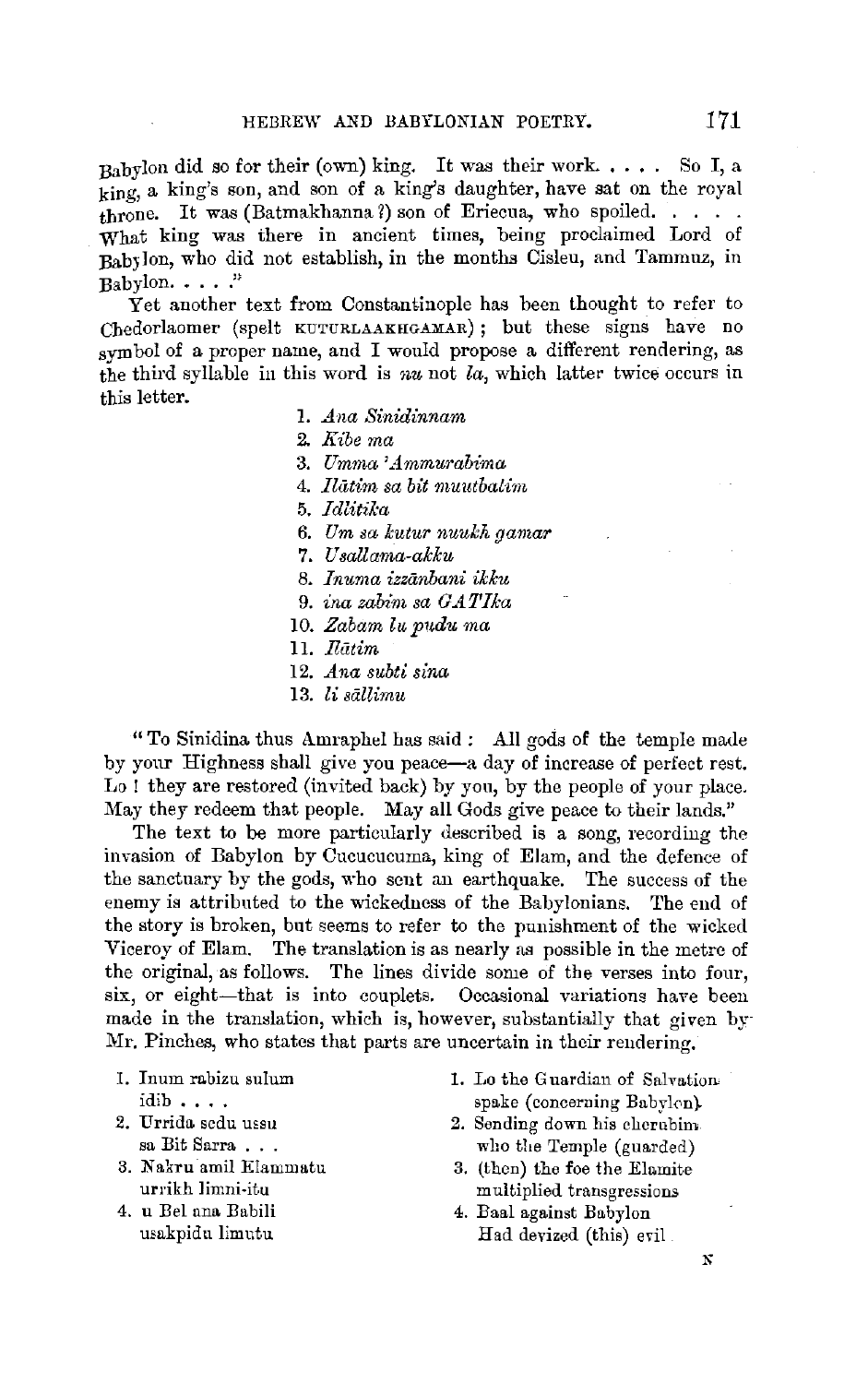- 5. Inum la sama misari Izzizzu ma akhitum 6. Sa Bit Sarra Bit Kissati Ilani urid sedn su 'l. Nakru amil Elamatu Ilteki bnsu su 8. Bel (rabu ?) me elisu Irtasi kimilti 9. Inu-um saburu.-q. Ietanu limnam sun والمحرم upazzikhi limni sun 11. Urridu ma ilanisunu Urridu ma nakkabbis 12. Mekhio imi limnu Ilma-a samami-is 13. Ilu Anu patik sunu Irtasi kimilti 14. unni-is zimi sunu , Unama manzazu 15. Ina nibkhi bit Ilani Usakhkhi uzurta, su 16 ....... Bit Sarra Innu.us kigalla 17. Izkur sakhluktu 18. . . . . . . . . . . . irtasi kimilti 19. (Ikhmat?) unnat Bel Bit Zida Kharrana Sumer-is 20. Aau Kukukukuma Episu limnitu 21. Itgamma umman manda (iz) zakur Bel (Rabu *?)*  22. unam mamma u (inām) na Ina akhi sunu 23. Inum sa Bit Zida . • .... • ... ta SU 24. u Il Nebu pakid Kissat urrid (sedu us) su 25. Saplis ana tiamat iskun •.••.•.. 26. Ibiltutu saki rabti
	- 5. Lo! they listened not to justice Came on them destruction
	- 6. To the house of Hosts (of heaven) God sent down his cherub
	- 7. (so) the foe the Elamite Seized on its possessions
	- 8. Baal mightier than he Granted (it) in anger
	- 9. Lo! they (therefore) broke in pieces

Doubling their transgressions 10. Whirlwind and an evil storm

- Blew upon the wicked
- 11. This their Gods had sent upon them Sent it as a deluge
- **12.** Tempest yea an evil storm Whirling up to heaven
- 13. Anu who created them Granted (it) in anger
- 14. Making pale the faces of them His abode He ruined
- **15.** And the holy place of Gods Ruining His (temple) courts
- 16. (Ruining) the House of Hosts shaking the foundation
- **17.**  He decreed destruction
- 18. . . . . . . . . . . . . . . granted (it) in anger
- 19. Baal of Bethzida sped a people On the way to Sumer
- *20.* Who was Kukukukuma That he should do evil?

21 Gathering a mighty host Baal the strong decreed (it)

- 22. He wrought ruin He destroyed us (Being) at their side
- 23. Lo Bethzida (he desertd) (Left His habitation)
- 24. also Nebo Lord of Hosts Sent adown his cherub.
- 25. Down along the sea side lands They encamped (to meet them)
- 26. Ibiltutu's many chiefs Shamash sent (to cities)

10. Gullum u imi khullum

- 
- 
- 
- 
- 
- 
- 
- 
- 
- 

(s)ikhmut samas (ali ?)

χÌ.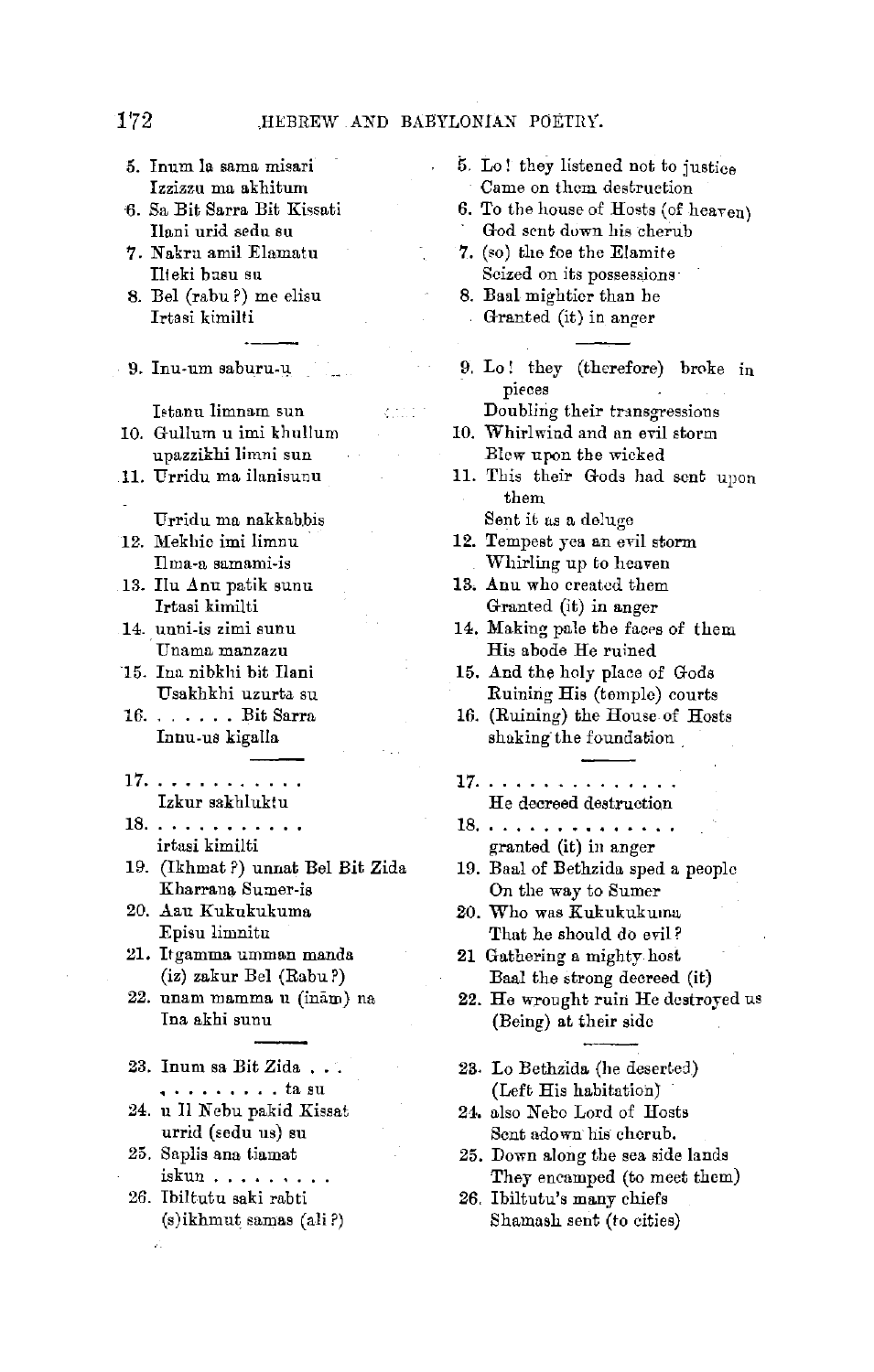$\mathcal{L}^{(1)}$ 

 $\mathcal{O}(\mathcal{E})$ 

|       | $\cdots$<br>27. Ibir mati sallati                  |  |
|-------|----------------------------------------------------|--|
|       | Irma la subatsu                                    |  |
|       | 28. Sa Bit Zida bita kinim                         |  |
|       | Sukhurur sakki su                                  |  |
| 29.   | Nakru amil Elamatu                                 |  |
|       | useuz sindi su                                     |  |
|       | 30. Saplis ana dur el mumma                        |  |
|       | Iskunu pani su                                     |  |
| 31.   | Urrid amma kharran daum                            |  |
|       | matu kharran Meeski is .                           |  |
| 32.   | Amil senu Elamatu                                  |  |
|       | unabbil bit makhazu                                |  |
| 33.   | Nuni<br>$\ddot{\phantom{0}}$                       |  |
|       |                                                    |  |
|       | inari in kakki                                     |  |
| 34.   | Sa Ekali kala sunu                                 |  |
|       | [Issa] lul sallat su                               |  |
|       |                                                    |  |
| 35.   | busu sunu ilki i ma                                |  |
|       | Utabbala Elamat                                    |  |
| 36.   | $\cdots$ . malku                                   |  |
|       | ibbutu malki su                                    |  |
| 37.   | .                                                  |  |
|       | imlu-u ma matum                                    |  |
| 38.   | . <sup>.</sup>                                     |  |
|       | cli                                                |  |
| 39. . |                                                    |  |
|       | $\alpha$ is a second second second second $\alpha$ |  |
| 40.   | . <i>.</i> maku                                    |  |
|       | .<br>$\ldots$ kurra                                |  |
|       |                                                    |  |
|       | 41.                                                |  |
|       | . Elamat<br>a kara                                 |  |
|       | 42.                                                |  |
|       | . busu su                                          |  |
|       | 43.<br>.                                           |  |
|       | . zimi sunu                                        |  |
|       | 44.<br>$\cdot$                                     |  |
|       | amma ukallam Samsi                                 |  |
| 45.   | $\ldots \ldots$ menu                               |  |
|       | Isnika ana seri                                    |  |
|       | 46. Bab Istar issak issukhma                       |  |
|       | iltadi gisgallinis                                 |  |
| 47.   | Kima Urra lagamil                                  |  |
|       | irru-umma TUMAKH is                                |  |
|       | 48. izziz ma ina TUMAKH                            |  |
|       | ina attal ekali                                    |  |
| 49.   | Kasuru amma ci                                     |  |
|       | abli idibbu ubu                                    |  |
|       | 50. ana kalla kurradi su                           |  |
|       | Usukhmit ma agritu                                 |  |

| 27.<br>On he went the country spoiling<br>Settling lands of others |
|--------------------------------------------------------------------|
| In Bethzida's ancient temple<br>28.                                |
| Ruining its enclosure                                              |
| 29.<br>(So) the foeman man of Elam                                 |
| widened his dominion                                               |
| Down beneath a seaside fortress<br>30.                             |
| They encamped against him                                          |
| But he sent by roads of darkness<br>31.<br>On the way to Meshech   |
| So the wicked man of Elam<br>32.                                   |
| overthrew the fortress                                             |
| (all) the chieftains<br>$(\text{of}$<br>33.<br>$_{\rm the}$        |
| country.)<br>$\alpha = \alpha = 1-\alpha$                          |
| By the sword he conquered                                          |
| Of the temples all things in them<br>34.                           |
| Spoiling he despoiled<br>35. Seizing the possessions of them       |
| Bearing off to Elam                                                |
| (In each country that was) taken<br>36.                            |
| they destroyed the rulers                                          |
| . <del>.</del><br>37.                                              |
| Filling all the country                                            |
| 33.<br>وبالمعاملة لأباء                                            |
| . . <b>.</b>                                                       |
| 39.<br>$\ddot{\phantom{0}}$<br>.<br>$\bullet$                      |
| 医无力的复数电力的医内的                                                       |
| 40.<br>.                                                           |
| . Eastward                                                         |
| 41.<br>.<br>$\ldots$ to Elam                                       |
| í.<br>42.<br>.<br>المنابذ المنابذ                                  |
| Their possessions                                                  |
| 43.<br>.                                                           |
| $\ldots$ . Their faces                                             |
| 44.<br>. . <i>.</i>                                                |
| To the Sun discovered                                              |
| 45.<br>بمباديه والمتحاولة والمروانية<br>Hurrying to the gates      |
| Istar's gate he burst he carried<br>46.                            |
| overthrowing in the shrines                                        |
| Like to Urra without pity<br>47.                                   |
| He destroyed with violence                                         |
| He sent forth with violence<br>48.                                 |
| to the temple's darknesses                                         |
| In they broke but (seeing) that<br>49.                             |
| (all) the people murmured<br>Unto all his warriors<br>50.          |
| He despatched this message                                         |
| N 2                                                                |
|                                                                    |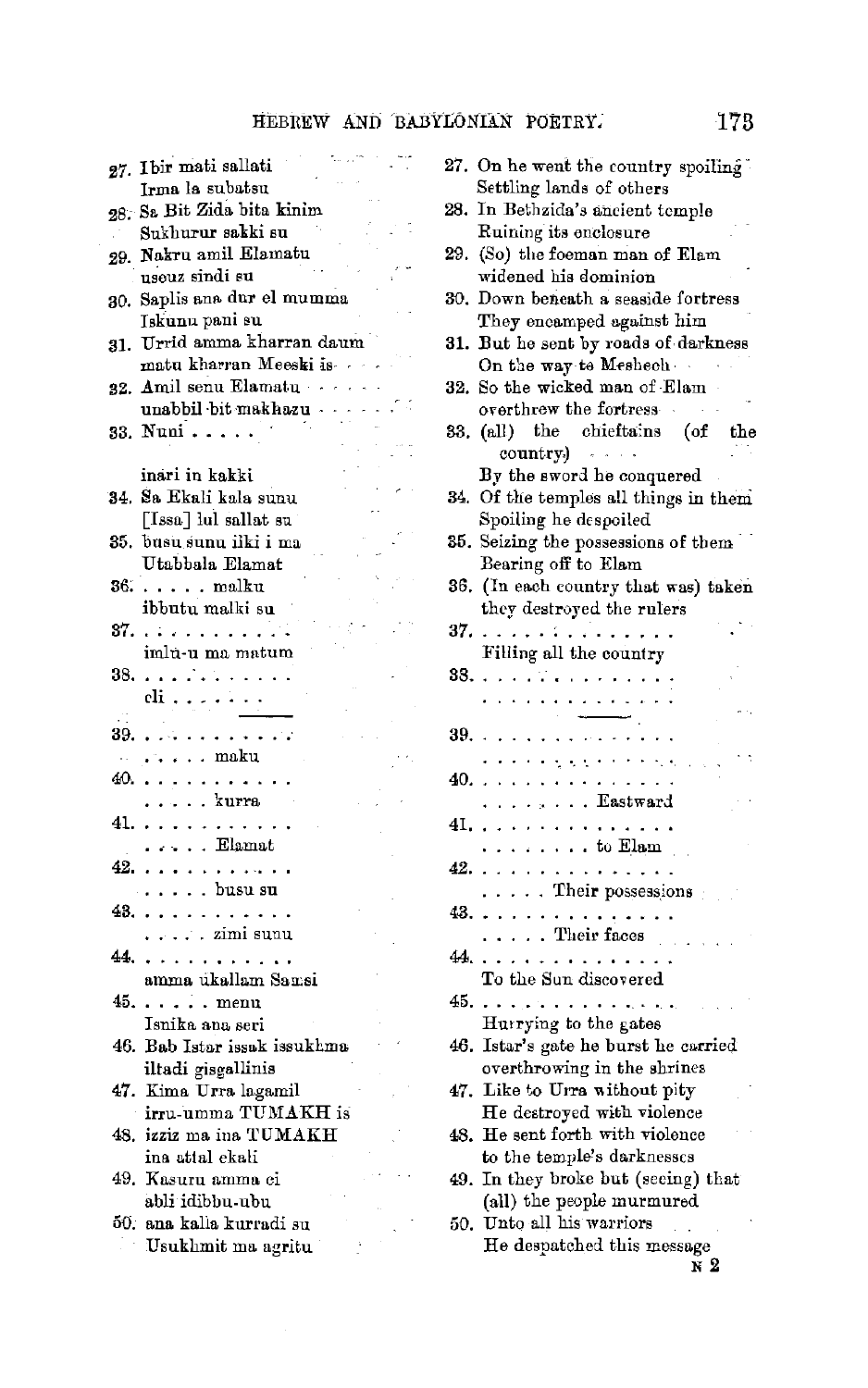51. "Sulah sallat ekali lika an busu su 52. Sukhkha uzurta süpri Sa-a sakki-i su" 53. An assasu  $\ldots$ . Isnika mat (Elamat) 5i. ibut milki .... .... makhar su 55. . . . . . . . . . . . 56. . . . . . . . . . . . .. bit sarra urrid sedu ussu 57. usakhkhi .....• Itpalu parsi su 58. Jrru-um ma khatmat gigi Issukhu katimtu 59. Ana Ilu nunu dannu **N** akru isnika limnis GO. Ina pani su ilani Illabisu nu-nri 61. Kima birka ibrik ma inu-usu asriti **62.** Iplukh ma amil nakrn Ukkisi ramansu 63. Urrid ma nisakka su Amata ikabbi su  $64. \ldots$ , mandi... Ilani illabis nûri 65. (Kima birka ibrik ma) Inu-usu asriti 66. " ..•.•. nunn dannu Sukhkhi kitirri su  $67. \ldots \ldots$ . biti su tizbat (ali) su"  $68. \ldots$ ... ul idurma ul ikhsusu napistum 69 ...••... nunu dannu ul usakhkhi kitirri su 70. (Ami! senu) Elamatu Izkur m atatu 71. Elamatu amil senu Izkur pa-anis 72. (umma u) sana kattē Usanna anapaltu 73. u suba(d)is mandi libba tibbilu an Egali 74. . . . . . . TUMAKH lu asib ahil 1,isakku

51. "Spoil the spoils of  $\text{(all)}$  the temple Take of its possessions

- 52. Overthrow its courts Hew Cown all of its enclosures"
- 53. He himself (came thither also) Pressing on from (Elam)
- 54. Slew the Kings (of Sumer) (Wasting all) before him
- 55. . . . . . . . . . . . . . .
- . ....•. the temple 56. . . . . . . . . . . . . . . . sending down his cherub
- 57. He destroyed (the people) Who His Laws had broken
- 58. He destroyed the veil of darkness Bore away the curtain
- 59. To the God the mighty ruler Wickedly the foe pressed in
- 60. (But) before his face the Gods clothed themselves in light
- 61. As the lightning lightening (so) they shook the lands
- 62. Fearing this the enemy Hid himself (away)
- 63. Sending down his chieftain there a command he spoke to him
- 64. (When he heard the people) say The Gods were clothed in light
- 65. as the lightning lightening Shaking all the lands
- 66. (" Is this God a) mighty ruler ? Take away his crowns
- 67. (and destroy) his temple Seize on his abode."
- 68. (Naught be cared and) nothing fearing Cared not for his soul
- 69. (Ilut from God) the mighty ruler
- none can take his crowns
- 70. (Though) the sinful man of Elam Had determined to destroy
- 71. Man of Elam he the sinner Had decreed (it) far and wide
- 72. So once more to work destruction He repeated what ho did
- 73. Proud of heart destructively To the temple in they poured
- 74. (But when doing) violence truly in the shrine the chief remained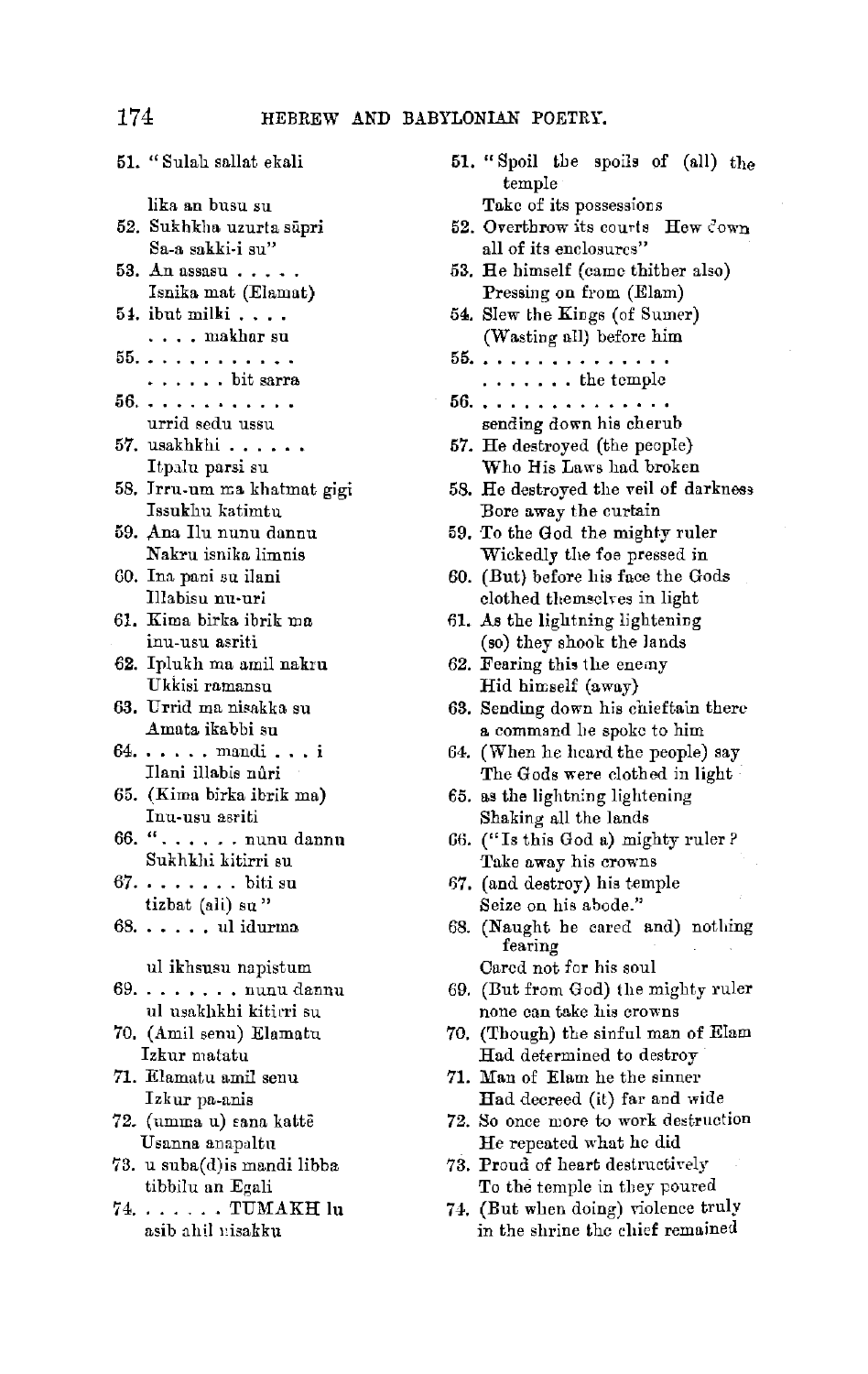| $75. \ldots \ldots u$<br>Itbus amil Kate-e | 75.<br>The destroyer (so) He made |
|--------------------------------------------|-----------------------------------|
| 76.<br>amil nisakku                        | 76.<br>the chieftain              |
| 77.<br>$\ldots$ mu um eli su               | 77.<br>$\ldots$ that day upon him |
| 78.<br>. idduku.                           | 78.<br>$\ldots$ ,  he was slain.  |

The comparison of this metre with that of one of the great Hebrew songs may perhaps be illustrated by rendering it into English as  $follows:$ 

Y ehuah from Sinai came He shone forth from Paran's Mount From his right hand shedding on them And all shrines of His He blessed And receiving Thy commands, Law was given us by Moses He was in Yeshuron ruler Joining tribes of Israel Live shall Reuben and not perish Hear Yehuah the voice of Judab With his hands to strive for it Give thy Thummim uuto Levi Him whom Thou hast tried by trial Saying "Parents I regard not" And his sons he did not know For they guarded Thy commandment They shall teach thy word to Jacob Incense they shall put before Thee Bless O Yehuah his substance Smite his foemen's loins asunder Whom Ychuah loves shall dwell Sheltered by Him all the day Blessed of Yehuah his land By the gift of sun-ripe fruit With choice things of ancient mounts Gifts of earth and all therein Be upon the bead of Joseph As the young bull is his pride Therewith peoples he shall butt These are myriads of Ephraim Zebulon rejoice to journey Peoples of the hills they call So ther suck the sea's abundance Blest be He who broadens Gad One tbat gnaws the arm and skull There a lot the judge set by Duty to Yehuah doing

He arose from Seir for them And He came from many shrines Yea His people loved Them too walking in Thy way

Heritage of Jacob's race Gathering the peoples' chiefs

**Nor** become a fow in number And towards his people bring him Help against his foes be Thou To thy **Holy** One thy Urim Making strive by springs of strife And his brethren he disowned

And Thy covenant observed And Thy Law to Israel On Thine altar sacrifice And his handiwork accept And his haters shall not rise In reliance upon Him He betwixt his shoulders dwells. By the gift of Heaven's dew By the gift of flower months Gifts of everlasting hills Grace of Him within the Thorn tree Head of him his brethren hated. As tbe wild bull's horns his horns Thrusting to the ends of earbh These the thousands of Manasseh Issachar within thy tents There they offer victims due Drain the treasures of the shore. Like a lion he has dwelt Choosing best of lands for him But with Israel's chiefs he came Bidden him by Israel